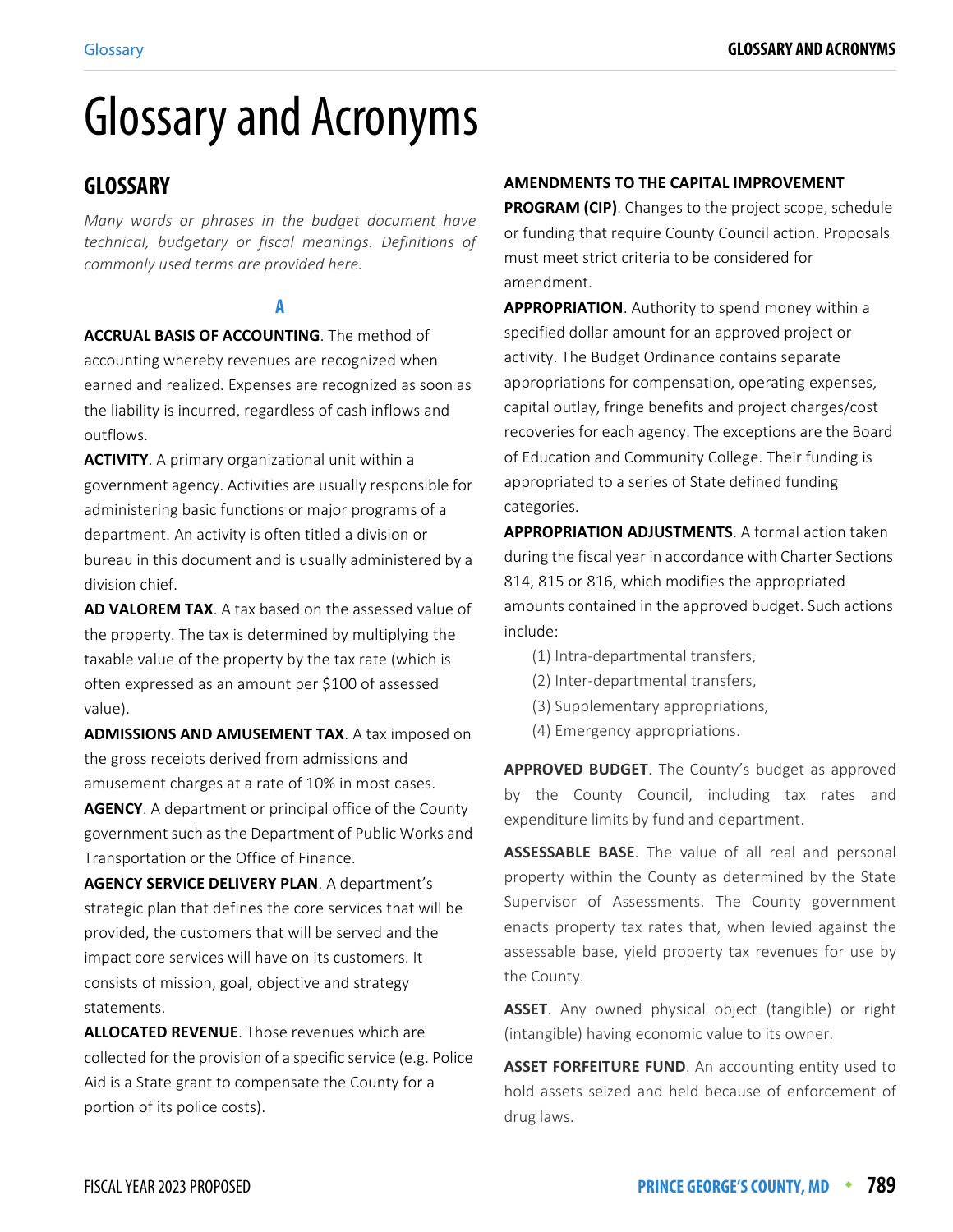**ASSIGNED FUND BALANCE**. The fund balance that the government intends to use for a specific purpose but does not meet the criteria to be classified as restricted or committed fund balances.

**AUTHORIZED POSITIONS**. The number of positions permitted by the approved operating budget.

#### **B**

**BALANCE SHEET**. A statement of financial position disclosing the assets, liabilities and reserves and equities of a fund or governmental unit as of a specific date.

**BALANCED BUDGET**. A budget in which expenditures incurred for a given period are matched by expected revenues, including transfer-in, contingency and use of fund balance. A balanced budget is a requirement established in Section 806 of the County Charter.

**BEST MANAGMENT PRACTICES.** a practice or combination of practices determined by the coordinating agencies, based on research, field testing and expert review, to be the most effective and practicable onlocation means, including economic and technological considerations, for improving water quality in agricultural and urban discharges.

**BOND**. A written promise to pay a specified sum of money (the principal), at a specified date in the future (the maturity date), together with periodic interest at a specified rate. Bonds are a form of long-term borrowing used for capital improvements and new construction.

**BOND RATING**. A grading of debt security given to the County by financial rating agencies (Standard and Poor's, Moody's Investors Services and Fitch Ratings, Inc.). The ratings range from AAA (highly unlikely to default) to D (in default). The rating indicates the probability of timely repayment of principal and interest on bonds issued.

**BOND SALE**. A method for the County to borrow money in which the County sells debt to investors to pay for capital projects. Capital projects include the construction of schools, libraries, roads and bridges.

**BUDGET**. A financial plan that includes a list of all planned expenses and revenues. It serves as a tool to plan, monitor and control fiscal operations.

**BUDGET AMENDMENT**. A revision to the adopted budget as approved by the County Council.

**BUDGET GAP**. The difference created when planned expenses exceed estimated revenue. Since the County must have a balanced budget, any budget gap must be resolved by reducing expenses, increasing revenue or a combination of both.

**BUDGET SURPLUS**. A fiscal situation wherein revenues received exceed expenditures at the end of the fiscal year.

**BUREAU**. *Refer to activity.*

#### **C**

**CALENDAR YEAR (CY)**. The period beginning January 1 and ending December 31.

**CAPITAL ASSETS**. Assets with a long-term useful life, which include land, buildings or machinery.

**CAPITAL BUDGET AND CAPITAL IMPROVEMENT PROGRAM (CIP)**. The CIP is a six-year plan for the provision of the County's capital facility and infrastructure needs (buildings, roads, etc.). The plan, which is updated each year, schedules by fiscal year the proposed capital construction phases. It also includes related expenditure and financing needs expected to be undertaken during this period. The capital budget consists of those projects scheduled for activity in the first year of the CIP and appropriates the amounts necessary to pay for the estimated costs in the first year.

**CAPITAL EXPENDITURE**. Funding spent to acquire, maintain or improve fixed assets, such as land, buildings and equipment.

**CAPITAL OUTLAY**. An appropriation and expenditure category for government assets with a value of \$5,000 or more and a useful economic lifetime of one year or more.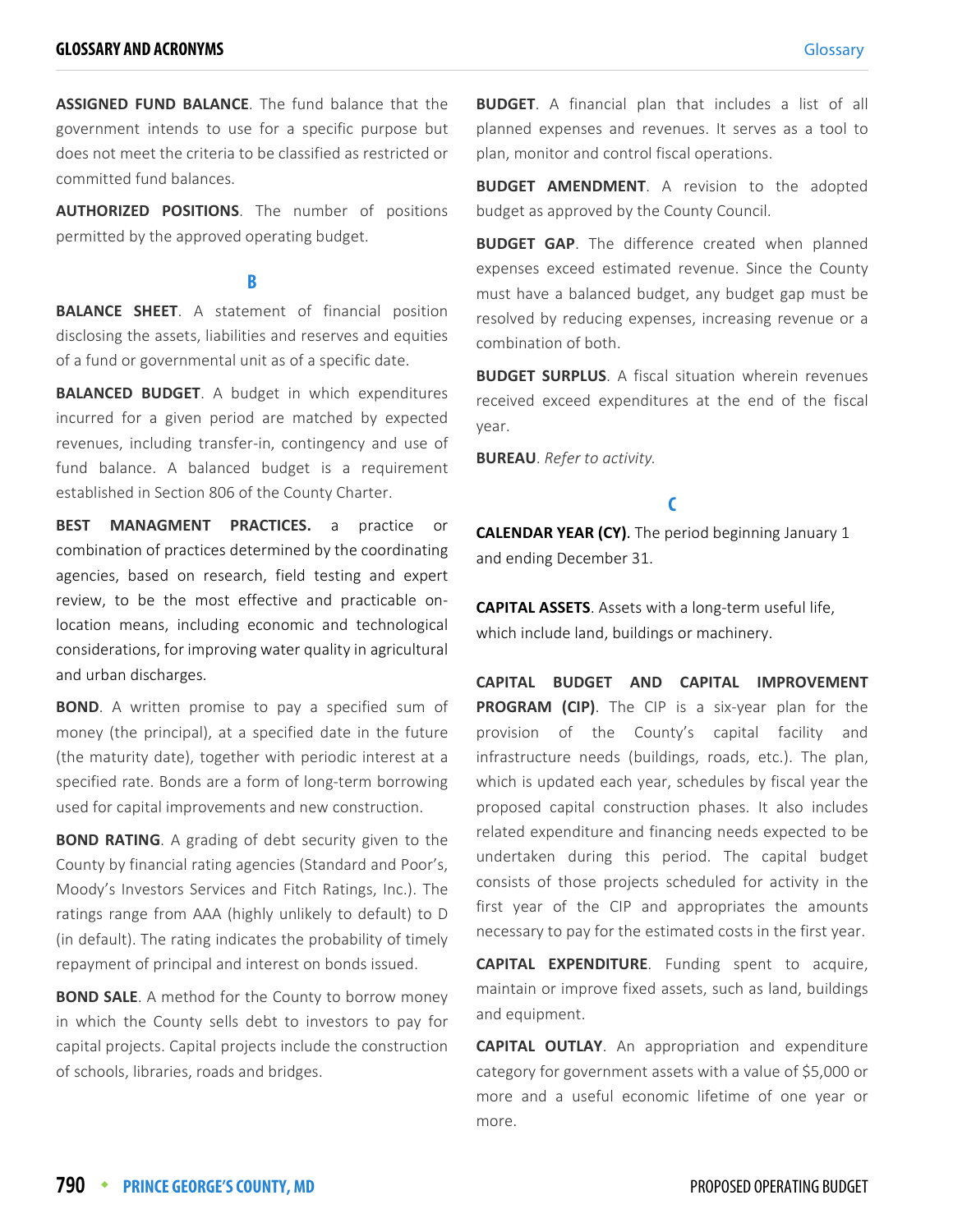**CAPITAL PROJECT**. Governmental effort involving expenditures and funding for the creation, expansion, renovation or replacement of permanent facilities and other public assets having a relatively long life. Expenditures within capital projects may include planning, design and construction management, land, site improvements, construction and initial furnishings and equipment required to make a facility operational.

**CHARACTER**. An expense group classification code (e.g. compensation, fringe benefits, operating expense, capital outlay, recoveries, etc.).

**CHARTER HOME RULE**. Charter counties operate under a formal charter adopted by the voters that describes the local governmental structure. The General Assembly grants charter counties a measure of independence in adopting legislation relevant and specific to the county. In charter counties, executive and legislative powers can be divided between an elected county executive and an elected county council. Such powers can also be retained entirely by an elected county council that, in turn, appoints an administrator or manager. Section 806 of the Prince George's Charter requires that the County Executive propose a budget where expenditures do not exceed estimated revenues for the ensuing fiscal year.

**CHILD PROTECTIVE SERVICES**[. A governmental agency](http://legaldictionary.net/child-abuse/) [tasked with receiving and investigating reports of child](http://legaldictionary.net/child-abuse/) abuse or neglect. The Child Protective Services agency in each state must identify children who are being abused [or neglected, monitor dom](http://legaldictionary.net/child-abuse/)[estic violence that relates to](http://legaldictionary.net/domestic-violence/) [children and remove at-risk children to a safe](http://legaldictionary.net/domestic-violence/) environment when necessary. The agency also helps maintain preventive programs and provides children with safe homes.

**COLLECTIVE BARGAINING AGREEMENT**. A legal contract between the employer and a certified representative of a recognized bargaining unit for specific terms and conditions of employment (e.g. hours, working conditions, salary, fringe benefits and matters affecting employee health and safety).

**COMMITTED FUND BALANCE**. Fund balance used only for the specific purpose determined by a formal action of the government's highest level of decision-making authority (County Executive/County Council).

**COMMITMENT ITEM**. An element that represents the functional grouping of expenditures and revenues within a financial management (FM) area.

**COMMUNITY RESOURCE ADVOCATE**. This is administrative and promotional work coordinating resources required to develop community support for a limited public relations program. An employee in this class develops promotional strategies to increase public awareness within the assigned programmatic area, and initiates communications with community representatives as appropriate to plan and schedule participants for the volunteer program or services for the County grant programs. Work involves developing the interest and cooperation of individuals and/or groups to provide services or goods and providing technical assistance or direction needed in organizing and implementing approved volunteer recruitment projects. Contact with community groups, departmental staff, administrators and external service providers are a significant aspect of the work. Work is performed under the direction of an administrative superior.

**COMPENSATION**. The expenditure category which includes employee salaries, wages, overtime and differential pay.

**COMPONENT UNIT**. A legally separate organization for which the elected officials of the County are financially accountable. Component units can be other organizations for which the nature and significance of their relationship with a primary government are such that exclusion would cause the reporting entity's financial statements to be misleading or incomplete.

**CONSTANT YIELD TAX RATE**. A property tax rate that, when applied to new assessments, will result in the taxing authority receiving the same revenue in the coming taxable year that was produced in the prior taxable year. State law prohibits local taxing authorities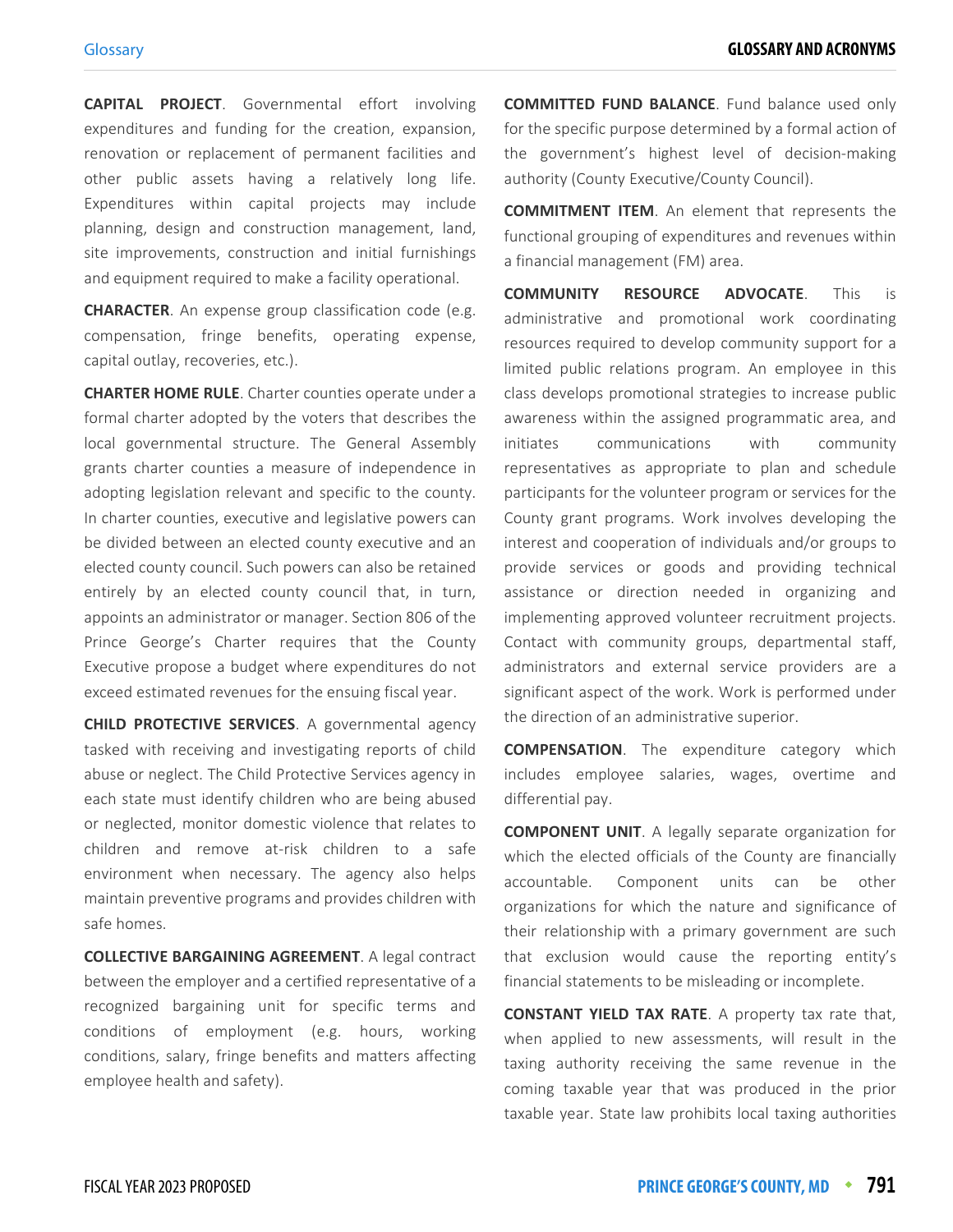from levying a tax rate more than the Constant Yield Tax Rate unless they advertise and hold public hearings on their intent to levy a higher rate.

**CONTINGENCY**. A budgetary reserve set aside for emergencies or unforeseen expenditures not otherwise budgeted.

**COST OF LIVING ADJUSTMENT (COLA)**. An increase in salaries to offset the effect of inflation on compensation.

**COUNTY SOURCE BUDGET**. The portion of the County budget that is funded by County Source Revenue.

**COUNTY SOURCE REVENUE**. Revenue that is primarily generated from County taxes, penalties, fees and investment income. County taxes include: property taxes, income tax, recordation tax, transfer tax energy tax, telecommunications tax, hotel tax, and admissions and amusement tax. County Source Revenue does not include outside sources to other entities such as State aid for education.

**COUNTYSTAT**. A performance management program designed to deliver results through analysis, accountability and innovation. It focuses on specific issues to ensure that County government is making measurable progress in areas that matter most.

**CURRENT EXPENSE BUDGET**. A one-year comprehensive fiscal plan for the financing and delivery of services to citizens and residents.

#### **D**

**DATA WAREHOUSE**[. A system developed to capture the](https://en.wikipedia.org/wiki/School_district) [massive amounts of data that come into County](https://en.wikipedia.org/wiki/School_district) government and derive business intelligence and [decision suppor](https://en.wikipedia.org/wiki/School_district)[t information from the data.](https://en.wikipedia.org/wiki/Prince_George%27s_County,_Maryland)

**DEBT**[. A financial obligation resulting from the borrowing](https://en.wikipedia.org/wiki/Maryland_State_Department_of_Education) [of money or purchases of goods and services.](https://en.wikipedia.org/wiki/Maryland_State_Department_of_Education)

**DEBT SERVICE**[. The annual payment of principal and](https://en.wikipedia.org/wiki/Upper_Marlboro,_Maryland) [interest on the County's bonded indebtedness. Bonds](https://en.wikipedia.org/wiki/Upper_Marlboro,_Maryland) are issued to finance the construction of capital projects such as public buildings and roads.

**DEFICIT**. The excess of liabilities over assets or expenditures over revenues in a fund over an accounting period.

**DEPARTMENT**. *Refer to agency.*

**DEPRECIATION**. The expiration of a capital asset over its useful life attributable to wear and tear, deterioration, action of the physical elements, inadequacy and obsolescence.

**DESIGNATED FUND BALANCE**. The portion of unreserved fund balance that reflects the County's selfimposed limitations on the use of otherwise available expendable financial resources.

**DIVISION**. *Refer to activity.*

**DUALLY ALLOCATED POSITION**. A position that automatically upgrades to the next level if the employee occupying the position successfully completes a specified probationary period.

#### **E**

**EFFICIENCY MEASURE**. One of the measures in the family of performance measures. This measure is calculated by dividing outputs into inputs. It indicates how well resources (input measure) are used per unit produced, or how well resources are applied to service demands (output).

**ELECTRIC UNIVERSAL SERVICE PROGRAM**. The Electric Universal Service Program (or "EUSP") is part of the Electric Customer Choice Act of 1999 ("the Act") and was created by the Maryland General Assembly to assist lowincome electric customers with arrearage retirement, bill assistance and weatherization during the restructuring of Maryland's electric and electricity supply market. Section 7-512.1 of the Act authorized the Public Service Commission ("the Commission") to establish the program, make it available to low-income electric customers Statewide and provide administrative oversight to Office of Home Energy Programs ("OHEP"), the agency within the Department of Human Services (or "DHS") responsible for actual program delivery.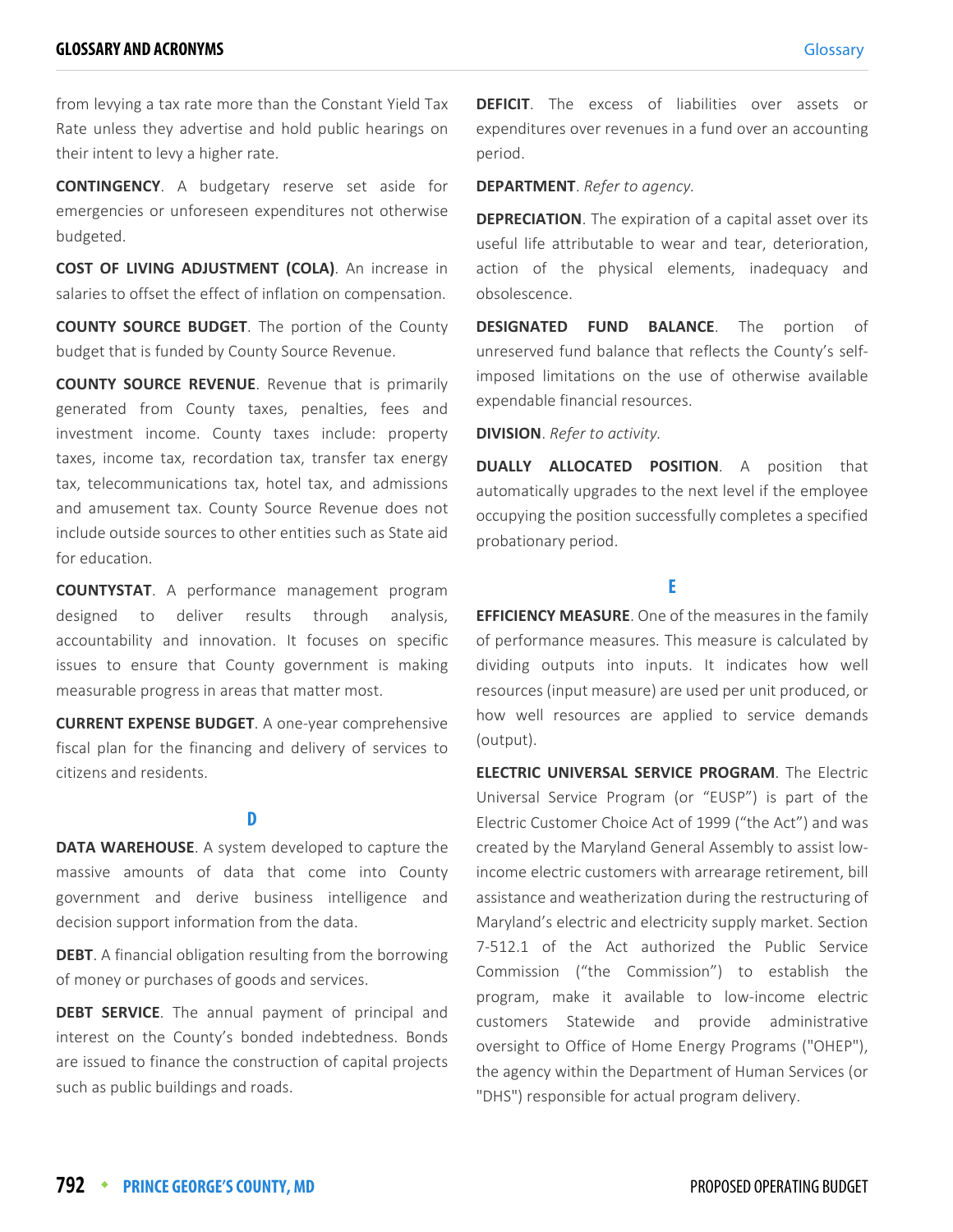**EMERGENCY ASSISTANCE TO FAMILIES WITH CHILDREN**. Provides emergency cash assistance to families who need emergency help paying rent or utilities or for other emergencies. These funds are available through the local department once every two years when funds are available.

**ENCUMBRANCE**. Designated funds for a future expenditure, formally documented with a contract or agreement.

**ENERGY TAX**. A tax levied upon organizations transmitting, distributing, manufacturing, producing or supplying electricity, gas, steam, coal, fuel, oil or liquefied petroleum gas in the County. This tax is based on units of energy sold.

**ENTERPRISE FUND**. A fund used to record the fiscal transactions of government activities financed and operated in a manner like private enterprise, with the intent that the costs of providing goods and services, including financing, are wholly recovered through charges to consumers or users (e.g. the Solid Waste Enterprise Fund for refuse collection, landfill and recycling operations).

**ENTERPRISE PROJECT MANAGEMENT OFFICE (EPMO)**.

An organizational body assigned various responsibilities related to the centralized and coordinated management of enterprise-wide projects for the County. The EPMO can collect, analyze and display project data in a manner that enables leadership to see at a glance how their projects are running as well as ensure the critical projects aligned to County priorities are initiated and are proceeding according to plan.

**ENTERPRISE RESOURCE PLANNING (ERP)**. A large-scale solution that will replace dated systems in Finance, Budget, Human Resources, Payroll and Warehouse Management and integrate data across these systems to support effective data exchange and will also offer consistent functionality across systems and support efficient and reliable processes.

**EXPENDITURE**. Decreases in net financial resources. Expenditures include current operating expenses which require the current or future use of net cash assets, debt service or capital outlays.

**F**

**FAMILY OF PERFORMANCE MEASURES**. A group of performance measures used to provide as close to a comprehensive quantitative illustration as possible of an agency's performance. A family of performance measures consists of five types of measures: input, output, efficiency, quality and outcome.

**FIDUCIARY FUNDS**. Used to account for assets held by a trustee, or as an agent for others that cannot be used to support other programs. There are four types of fiduciary funds: private-purpose, pension (and other employee benefits), investment trust funds and agency funds.

**FISCAL YEAR (FY)**. A twelve-month period from July 1 through the following June 30 which constitutes the County's annual financial operating cycle, as required by State and local law.

**FIXED ASSETS**. Assets of a long-term character which are intended to continue to be held or used. Examples of fixed assets include items such as land, buildings or machinery.

**FOOD STAMP PROGRAM.** This program, which is officially titled the Supplemental Nutrition Assistance Program (SNAP), provides food-purchasing assistance for low-and no-income people living in the U.S. It is a federal aid program, administered by the U.S. Department of Agriculture, under the Food and Nutrition Service (FNS), though benefits are distributed by each U.S. state's Division of Social Services or Children and Family Services.

**FRINGE BENEFITS**. Generally, encompasses all elements of total compensation provided to employees other than direct salary; for budgetary purposes this term applies to the annual cost of employee retirement, social security and insurance programs.

**FULL TIME EQUIVALENT (FTE)**. The number of total hours worked divided by the maximum number of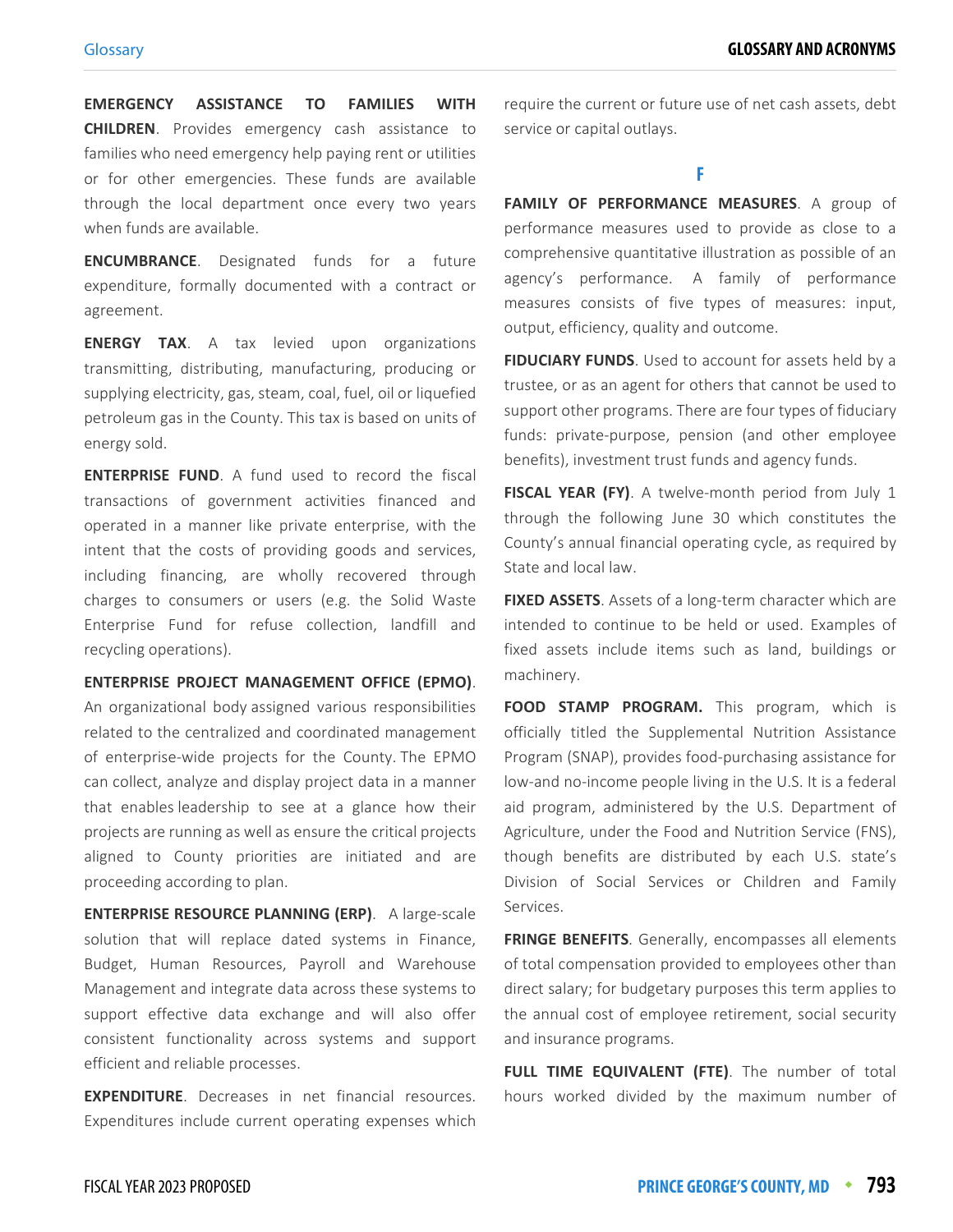compensable hours in a full time schedule as defined by law. One FTE equals 2,080 hours.

**FUNCTION**. A grouping of the major responsibilities of the County government into a set of summary designations (e.g. Public Safety, Environmental, Human Services).

**FUND**. Resources segregated for implementing specific activities or achieving certain requirements in accordance with special regulations, restrictions or limitations and constituting an independent fiscal and accounting entity.

**FUND BALANCE**. Reserves within a fund; the amount by which resources exceed the obligations of the fund. Fund balance types were recategorized based on GASB 54 effective FY 2011. The new classifications include: nonspendable, restricted, committed, assigned and unassigned fund balances. Prior to GASB 54, the classifications included: reserved, designated and undesignated fund balances.

**FUND OPERATING SUMMARY**. A statement summarizing the financial operations of a fund for a specified period, including current revenues and expenditures.

**GASB 45**. The GASB Statement 45 provides for more complete financial reporting of costs and financial obligations arising from other post-employment benefits (OPEB) other than pensions. Post-employment healthcare benefits, the most common form of OPEB, are a significant financial commitment for many governments. Implementation of Statement 45 requires reporting annual OPEB costs and their unfunded actuarial accrued liabilities for past service costs. Prior to Statement 45, it was typical to use a "pay-as-you-go" accounting approach to report the cost of benefits after employees retire.

**GENERAL FUND**. The principal operating fund for the County government. It is used to account for all financial resources except those required by law, County policy and Generally Accepted Accounting Principles (GAAP) to be accounted for in another fund.

**GENERAL OBLIGATION BOND**. A bond which is backed by the full faith and credit of the issuing government. Bonds are a loan where the County sells debt to investors to pay for capital projects.

**GOAL**. A statement that specifies each of the agency's core services, customers and outcomes more specifically than in the mission statement; a component of agency plans.

**GOVERNMENTAL ACCOUNTING STANDARDS BOARD (GASB)**. An organization that establishes financial standards that must be met by all State and local governments.

**GRANT**. A contribution of assets (usually cash) from one governmental unit (federal, State, local) or private sources to a governmental or private entity. The contribution is usually provided in support of a specific public function, project or program.

#### **H**

**HEALTH INSURANCE PORTABILITY AND ACCOUNTABILITY ACT (HIPPA)**. An act created by the U.S Congress in 1996 that amends both the Employee Retirement Income Security Act (ERISA) and the Public Health Service Act (PHSA) to protect individuals covered by health insurance and to set standards for the storage and privacy of personal medical data.

**HOMESTEAD TAX CREDIT**. To help homeowners deal with large assessment increases on their principal residence, State law has established the Homestead Property Tax Credit. The homestead credit limits the increase in taxable assessments each year to a fixed percentage. Every county and municipality in Maryland are required to limit taxable assessment increases to 10% or less each year. The County's credit percentage is the lesser of the change in consumer price index of all urban consumers or 5%.

**HOTEL/MOTEL TAX**. A tax levied on individuals who secure accommodations for ninety consecutive days or fewer in any hotel, motel or other organization that offers accommodations for five or more people.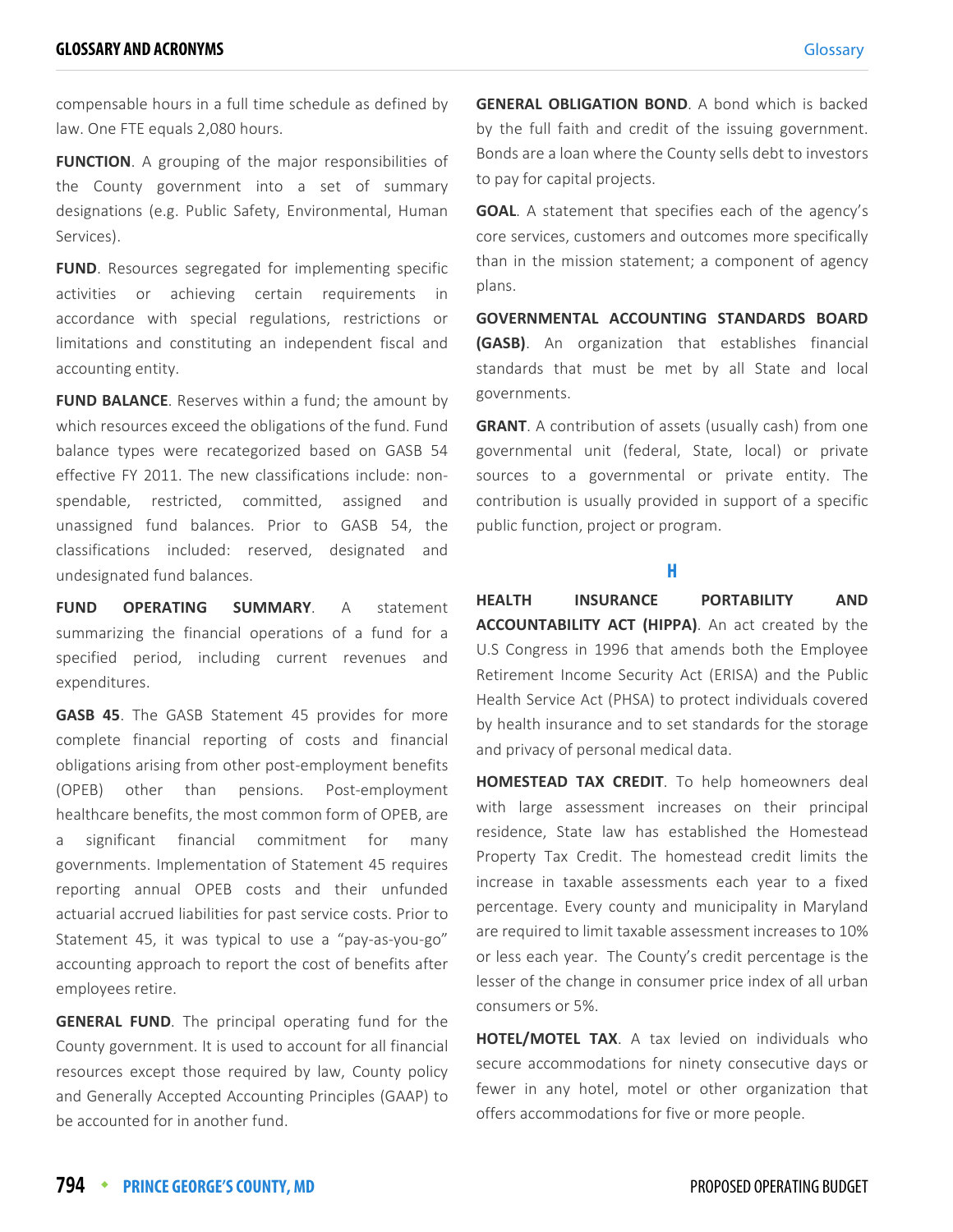**I**

**IMPACT MEASURE**. *Refer to outcome measure.*

**INCORPORATED MUNICIPALITIES**. A political unit such as a city, town or village, incorporated for local selfgovernment.

**INDIRECT COST**. A cost that is not directly related to supporting government-wide operations.

**INFORMATION TECHNOLOGY INFRASTRUCTURE LIBRARY (ITIL)**. A broadly accepted approach to information technology consisting of processes and procedures to streamline operations and create continuous feedback for ongoing improvement.

**INFRASTRUCTURE**. Facilities that support the daily life and growth of the County (e.g., roads, public buildings and parks).

**IN-KIND CONTRIBUTION**. A contribution of equipment, supplies or other tangible resource, as distinguished from a monetary grant.

**INPUT MEASURE**. The value of resources utilized to produce work product, usually expressed quantitatively; one of the measures in the family of performance measures.

**INTER COUNTY BROADBAND NETWORK (ICBN)**. A collaborative inter-governmental consortium comprised of Annapolis, Anne Arundel County, Baltimore City, Baltimore County, Carroll County, Frederick County, Harford County, Montgomery County and Prince George's County. ICBN directly connects 715 anchor institutions in Central Maryland, including hundreds of K-12 public schools, libraries, public safety agencies, community colleges and other government institutions. In addition, in each of these communities – the network will also connect to existing networks with thousands more anchor institutions. Also, the ICBN makes available nearly 800 miles of fiber optic cable for low-cost lease by commercial entities to expand the reach and quality of broadband access throughout the region.

**INTEREST INCOME**. Revenue associated with the County cash management activities of investing fund balances.

**INTERFUND TRANSFER**. A transfer of resources from one fund to another.

**INTERGOVERNMENTAL NETWORK (I-NET)**. A secure, reliable and scalable fiber optic network connecting anchor institutions as partners in building successful communities and local economies. The I-Net provides a common framework for government, education and public safety to leverage shared resources for information and data sharing and regional interoperability. I-Net revenue is derived from cable franchise agreements with providers with the functional purpose of the network is to connect authorized users, including specific governmental, educational and public facilities. Connectivity via the network offers participating governments a communication vehicle to reduce costs for services otherwise provided through commercially leased lines, ISDN (Integrated Services Digital Network), etc.

**INTERGOVERNMENTAL REVENUE.** Funds received from federal, State and other local government sources in the form of grants, shared revenues and payments in lieu of taxes.

**INTERNAL SERVICE FUND**. A fund established to finance, administer and account for the provision of goods and/or services by one agency to other agencies within County government (e.g., vehicle maintenance and information technology).

**L**

**LAPSE**. The reduction of personnel costs by an amount below fully funded compensation levels. This can be due to turnover, vacancies and normal delays in filling positions. The amount of lapse, or vacancy savings, will differ among departments and from year-to-year.

**LEASE/PURCHASE AGREEMENT**. A contractual agreement, which is termed a "lease," but in substance is an installment purchase contract.

**LIABILITY**. Debt or other legal obligations arising out of transactions in the past that must be liquidated, renewed or refunded at some future date.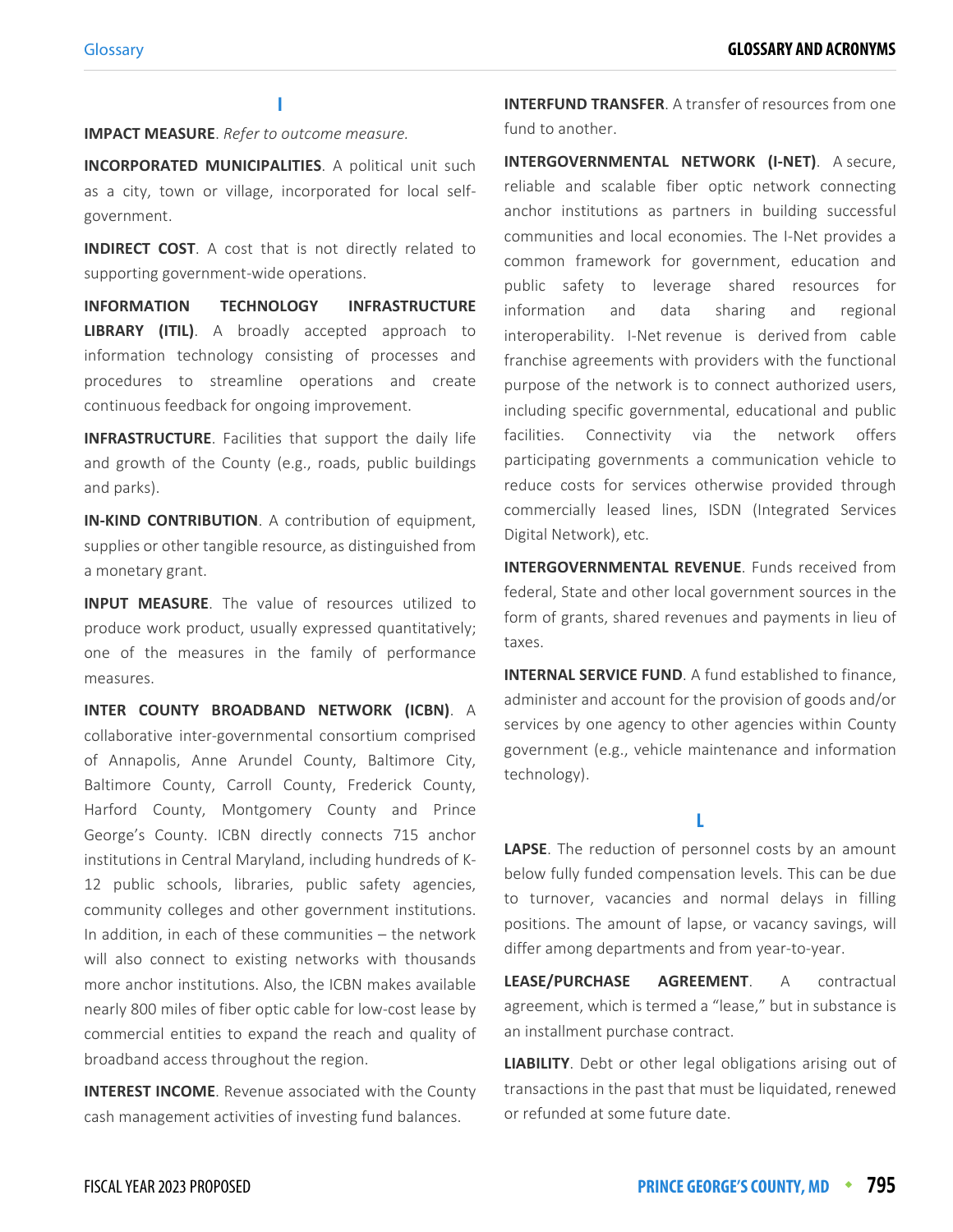**LICENSES AND PERMITS**. Documents issued to regulate various kinds of businesses and other activities within the community. Inspection may accompany the issuance of a license or permit, as in the case of food vending licenses or building permits. In most instances, a fee is charged in conjunction with the issuance of a license or permit to cover all or part of the related cost.

**LIMITED TERM EMPLOYEE**. A limited term status employee shall mean only an employee who is competitively or non-competitively appointed, reassigned, transferred or promoted to a classified service position (Sec 16-178 of Personnel Law).

**LIMITED TERM GRANT FUNDED POSITION (LTGF)**. A position that is funded by a grant or some other financial funding agreement with the federal or State government or a private funding source. Staff are employed under renewable personal service contracts for periods not exceeding one year.

**LOCAL GOVERNMENT INSURANCE TRUST (LGIT)**. A statewide pool authorized to minimize local government insurance costs.

#### **M**

**MAINTENANCE LEVEL BUDGET**. A budget that is enough to maintain the same level of service from year to year. Usually, a maintenance level budget is only increased to meet inflationary costs associated with delivering the same level of service.

**MAINTENANCE OF EFFORT**. A State requirement that a local government must provide funds for its Board of Education for the next fiscal year, at minimum, at the same per pupil level as the current fiscal year.

**MANDATE**. Legislation passed by the State or federal government requiring action or provision of services and/ or programs.

**MARYLAND ENERGY ASSISTANCE PROGRAM**. Provides assistance with home heating bills. Payments are made to your utility company on your behalf. Under this program there is limited assistance available to replace broken or inefficient refrigerators and furnaces.

**MERIT EMPLOYEE**. A County employee who is hired into a position governed by the County's Personnel Law, which ensures that personnel actions are based upon job-related fitness and merit.

**MERIT INCREASE**. An upward increment in an employee's pay within the salary range for a given pay grade.

**MISSION**. A broad statement of the agency's purpose that is clearly aligned with the countywide vision and includes the agency's core services, customers and outcomes; a component of agency plans.

**MODIFIED ACCRUAL BASIS OF ACCOUNTING**. Revenues are recognized when they become measurable and available and expenditures (whether paid or unpaid) are generally recognized when the liability is incurred.

**MUNICIPAL TAX DIFFERENTIAL**. The recognition, through the imposition of a lower County property tax rate, of those government services and programs which municipal governments perform in lieu of similar County government services, to the extent that these similar services are funded through the County property tax rate.

#### **N**

**NET ASSETS**. Total assets minus total liabilities.

**NON-DEPARTMENTAL ACCOUNTS**. A budget category used to account for resources used for County-funded activities that do not fall within the functional assignment of any department, or for expenditures related to more than one department. Examples include debt service, utilities and leased space costs.

#### **O**

**OBJECTIVE**. A statement quantifying a goal's outcome; a component of agency plans.

**OFFICE**. *Refer to agency.*

**OPERATING BUDGET**. A comprehensive fiscal plan by which the County's operating programs are funded for a single fiscal year. The operating budget includes descriptions of programs, appropriation authority and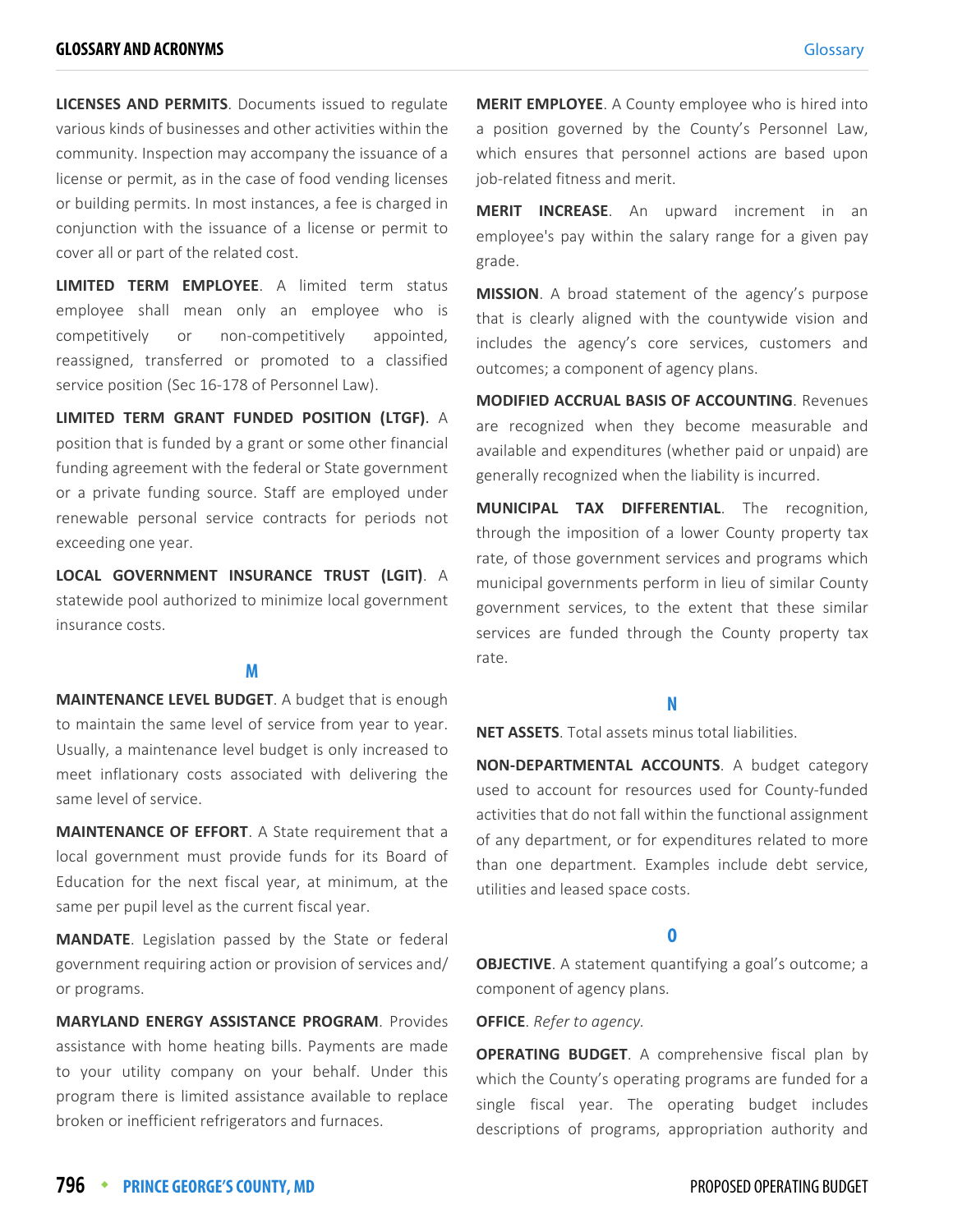estimated revenue sources, as well as related program data and information on the fiscal management of the County *(Refer to current expense budget).*

**OPERATING EXPENSE**. Those costs, other than compensation, fringe benefits and capital outlay, that are necessary to support the day-to-day operation of the agency, such as charges for contractual services, telephones, printing, training, office supplies or building maintenance.

**ORDINANCE.** A formal legislative enactment by the governing board of the County. If it is not in conflict with a higher form of law, such as a State statute or constitutional provision, it has full force and effect of law within the boundaries of the local government to which it applies.

**OTHER POST EMPLOYMENT BENEFITS (OPEB)**. Nonpension (primarily health) benefits provided after termination of employment that are not administered by a pension plan. The County's health benefits program provides retired employees with medical, dental, prescription, vision and life insurance. These retiree benefits qualify as OPEB.

**OTHER STAFF.** The staffing associated with all funds other than the General Fund (e.g., Enterprise, Internal Service and Grant Program Funds).

**OUTCOME MEASURE**. A measure that indicates the ultimate result or impact of a program or service on the intended customer, usually expressed quantitatively; one of the measures in the family of performance measures.

**OUTPUT MEASURE**. The quantity of work produced and/ or the amount of work to be completed, usually expressed quantitatively; one of the measures in the family of performance measures.

**OUTSIDE AID.** Funding from sources outside of the County government such as federal and State aid. An example is State aid to education or libraries.

### **P**

**PAY-AS-YOU-GO (PAYGO)**. A technique for financing capital projects that uses cash from current revenues to

pay for projects rather than selling bonds to raise cash. PAYGO financing avoids interest costs which are incurred when bond financing is used.

**PENSION TRUST FUNDS.** Accounting entities for assets held by the County from which retirement annuities and other benefits are paid to former employees.

**PERFORMANCE BUDGETING**. The use of data, agency service delivery plans and the family of performance measures to inform resource allocation decisions during the budget process.

**PERSONAL PROPERTY TAXES**. Taxes levied on tangible personal property and commercial and manufacturing inventory of businesses.

**PRE-TRIM TAX RATE**. The property tax rate authorized to retire debt existing prior to the enactment of the Tax Reform Initiative by Marylanders (TRIM) in 1978. The last debt payment funded by this rate was made in FY 2003.

**PRINCE GEORGE'S COUNTY PUBLIC SCHOOLS**. A large public-school district administered by the government of Prince George's County, Maryland, United States and is overseen by the Maryland State Department of Education. The school system is headquartered in Upper Marlboro and the district serves Prince George's County. The district is headed by the Chief Executive Officer and a 14-member Board of Education.

**PROGRAM**. *Refer to function.*

**PROJECT CHARGE**. The classification used to account for the recovery of certain costs incurred by an agency for services it provides to another agency or fund.

**PUBLIC HEARING**. Opportunities for citizens and constituent groups to voice opinions and concerns to public officials. Public hearings are advertised in County newspapers and via the Internet. If it is not possible to testify in person at the hearings, written testimony is acceptable and encouraged.

#### **Q**

**QUALITY MEASURE**. An indication of a service's customer satisfaction, accuracy or timeliness, usually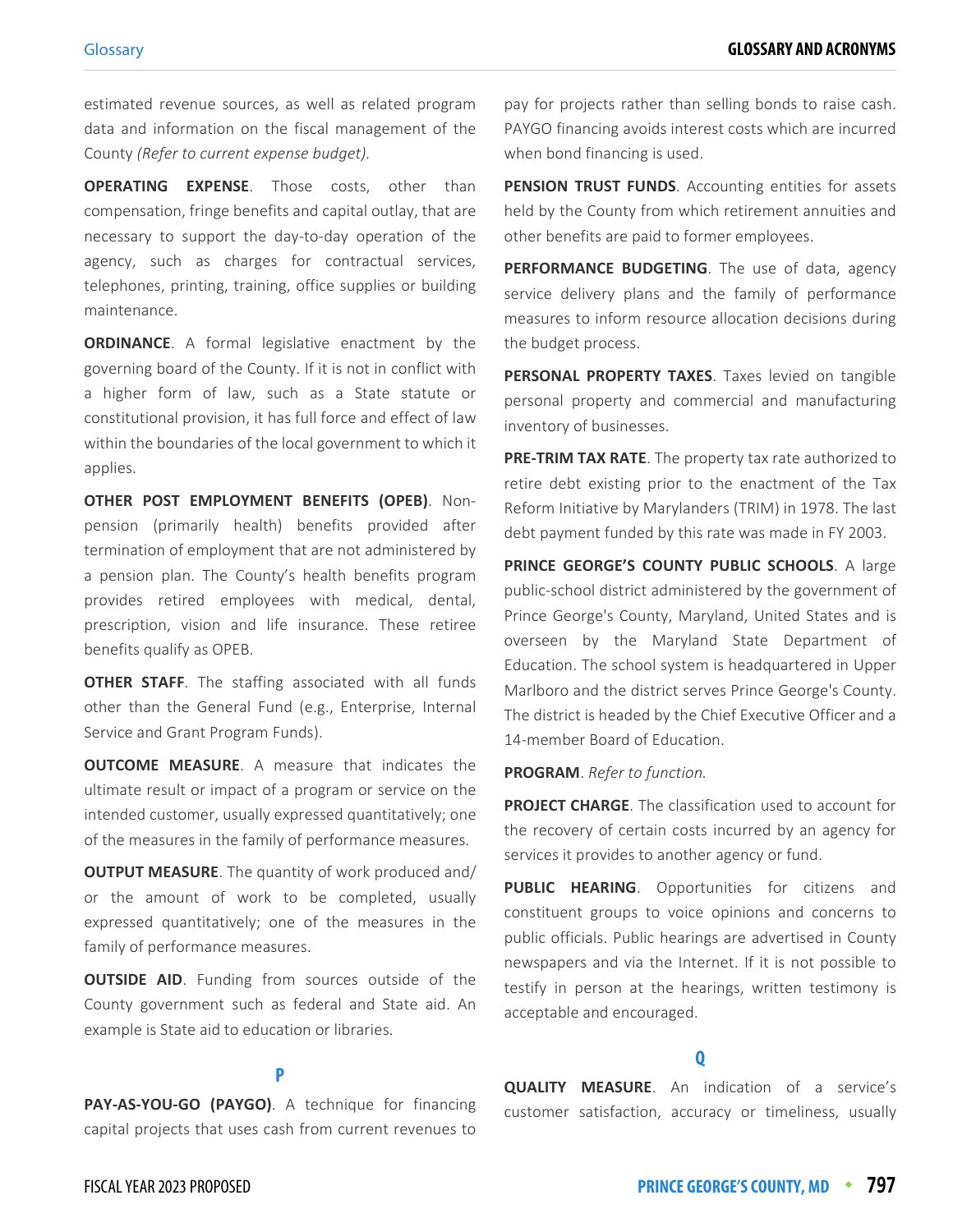expressed quantitatively; one of the measures in the family of performance measures.

**R**

**RAINY DAY FUND**. The County's required Contingency Reserve Fund, which must equal 5% of the General Fund expenditures.

**REAL ESTATE ACQUISITION PROGRAM (REAP)**. Financing used in 1991 to acquire two properties, formerly leased, for a net long-term savings to the County. Five additional facilities were purchased in 1994.

**REAL PROPERTY**. Real estate, including land and improvements (buildings, fences, pavements, etc.), classified for purposes of assessments.

**REAL PROPERTY TAX**. A charge on real estate, including land and improvement (building, fences, etc.) classified for purposes of assessment.

**RECORDATION TAX**. A tax imposed on written instruments conveying title to real or personal property, liens or encumbrances on real and personal property, deeds, mortgages, chattel mortgages, bills of sale, leases, deeds of trust, filed financial statements and contracts and agreements offered for record.

**RECOVERY**. The classification used to account for certain costs incurred by an agency for services it provides to another agency or fund. (*Refer to project charge.)*

**RESERVE**. An account used either to set aside budgeted resources that are not required for expenditure in the current budget year or to earmark resources for a specific future purpose.

**RESOLUTION**. Measures adopted by the legislative body having the force and effort of law but of a temporary or administrative character.

**RESOURCE MEASURE**. *Refer to input measure.*

**RESTRICTED FUND BALANCE**. Fund balance that is spent only for the specific purposes stipulated by constitution, external resources providers or through enabling legislation.

**REVENUE**. All funds the County receives, including tax payments, fees for specific services, receipts from other governments, fines, forfeitures, shared revenues and interest income.

**REVENUE BONDS**. Bonds that are issued with repayment based on pledged revenues from a revenue generating facility.

**RISK MANAGEMENT**. A process used to identify and measure the risks of accidental loss in order to develop and implement techniques for handling risk and to monitor results. Techniques used may include selfinsurance, commercial insurance and loss control activities.

#### **S**

**SALARY SCHEDULE**. A listing of minimum and maximum salaries, fringe benefits, salary differentials, overtime provisions and other paid and unpaid benefits for each type and level of position, known as a guide, provided in the classification plan for merit system positions.

**SELF-INSURANCE**. The funding of liability, property, workers' compensation, unemployment and life and health insurance needs through the County's financial resources rather than commercial insurance plans.

**SEMI-AUTONOMOUS AGENCIES**. Agencies of the County which are not subject to full County appropriation authority due to State law, such as the Washington Suburban Sanitary Commission (WSSC), the Maryland. National Capital Park and Planning Commission (M-NCPPC), the Board of Education, the Library System and Prince George's Community College.

**SPECIAL REVENUE FUND**. A fund established to account for resources allocated by law for specified purposes only.

**SPENDING AFFORDABILITY COMMITTEE (SAC)**. The SAC is composed of up to five experts who work outside the County government and, due to their education and employment, have a demonstrated competence in accounting, financial analysis, economics, budget or other related fields. The committee makes advisory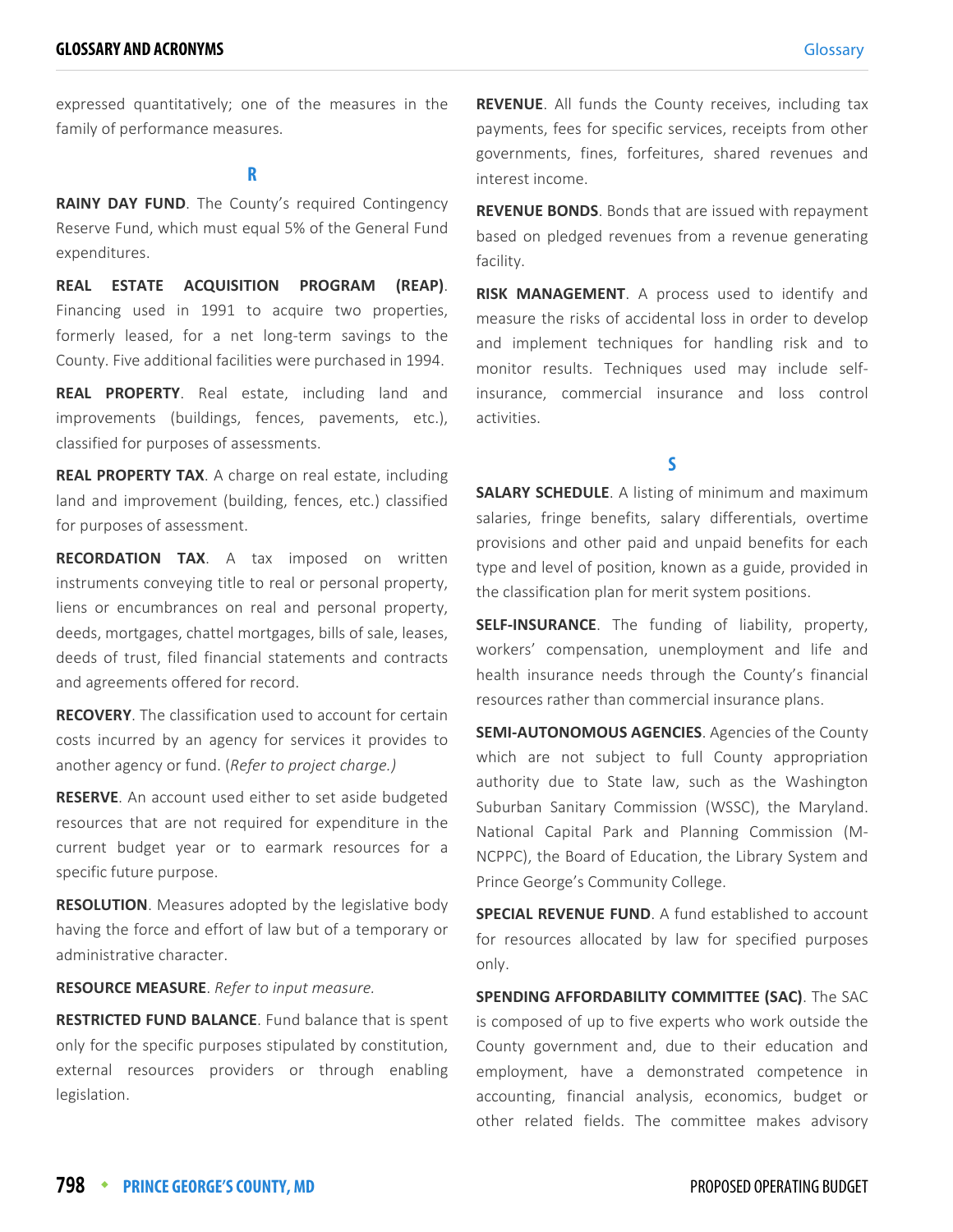recommendations to the County Executive, the County Council and the Office of Management and Budget concerning the County's spending affordability and methods to improve the County's budgetary procedures and policies and other related areas. Every year on October 1 and January 1, the committee submits spending affordability reports to the County Executive and the County Council.

**STATUTE**. A written law enacted by the State legislature and signed by the Governor.

**STRATEGY**. A component of agency service delivery plans that identifies the agency's approach to accomplish its objective.

**SUPPLIER DEVELOPMENT and DIVERSITY DIVISION**. Maintains and recruits businesses to register for certification with Prince George's County. The division is part of the Office of Central Services.

**SUPPLEMENTAL APPROPRIATION.** An appropriation of funds that exceeds amounts originally appropriated to authorize expenditures not anticipated in the Approved Budget. A supplemental appropriation is required to enable expenditure of reserves or additional revenues received by the County through grants or other sources.

#### **T**

**TAX DIFFERENTIAL RATE**. It is mandated through the Tax Property Article of the Annotated Code of Maryland that the County recognize (either through a reduced County tax rate or direct grant payment) those governmental services and programs that municipal governments perform in lieu of similar County service.

**TAX REFORM INITIATIVE BY MARYLANDERS (TRIM)**. An amendment to the County's Charter restricting the amount of real property tax the County can collect. During the 1978 General Election, the voters of the County adopted an amendment to Section 817, Article VIII, of the Prince George's County Charter limiting future collections of real property taxes. The amendment, effective in December 1978, added Section 817B to the Charter, which is generally referred as "TRIM." The

amendment forbade the County Council to "levy a real property tax which would result in a total collection of real property taxes greater than the amount collected in FY 1979," or \$143.9 million. Additionally, at the 1984 General Election, an amendment to TRIM was approved by the voters of the County authorizing the County Council to levy taxes on a maximum rate of \$2.40 for each \$100 of assessed value. Beginning in tax year 2001, property tax rates have been applied to 100%, instead of 40%, of the value of real property. Therefore, the TRIM rate has been adjusted accordingly to \$0.96 for each \$100 of assessed value.

**TECHNOLOGY COST ALLOCATION**. Funding that is appropriated in County agencies for computer and system maintenance, network connectivity and other services. These funds serve as revenue for the County's Information Technology Internal Service Fund.

**TELECOMMUNICATIONS TAX**. A monthly tax levied upon all telecommunications bills in the County (including wireless phones). Ninety-nine percent of the revenue generated from this tax is devoted exclusively to the County's Board of Education. The remaining 1% is divided between the County and telecommunications vendors to compensate for costs related to administering the tax.

**TEMPORARY CASH ASSISTANCE (TCA)**. Provides cash assistance to needy families with dependent children when available resources do not fully address the family's needs and while preparing program participants for independence through work. Adults with dependent children receiving TANF must meet financial and technical eligibility requirements. Conditions of eligibility include cooperation with child support, participation in work activities and compliance with substance abuse provisions. Earned and unearned income cannot exceed the benefit level paid for the assistance unit size and assets are limited to \$2,000.00. Sanctions may be imposed for program noncompliance.

**TRANSFER TAX**. A tax imposed upon every written instrument conveying title to real property, or upon a leasehold interest, offered for record and recorded by the State.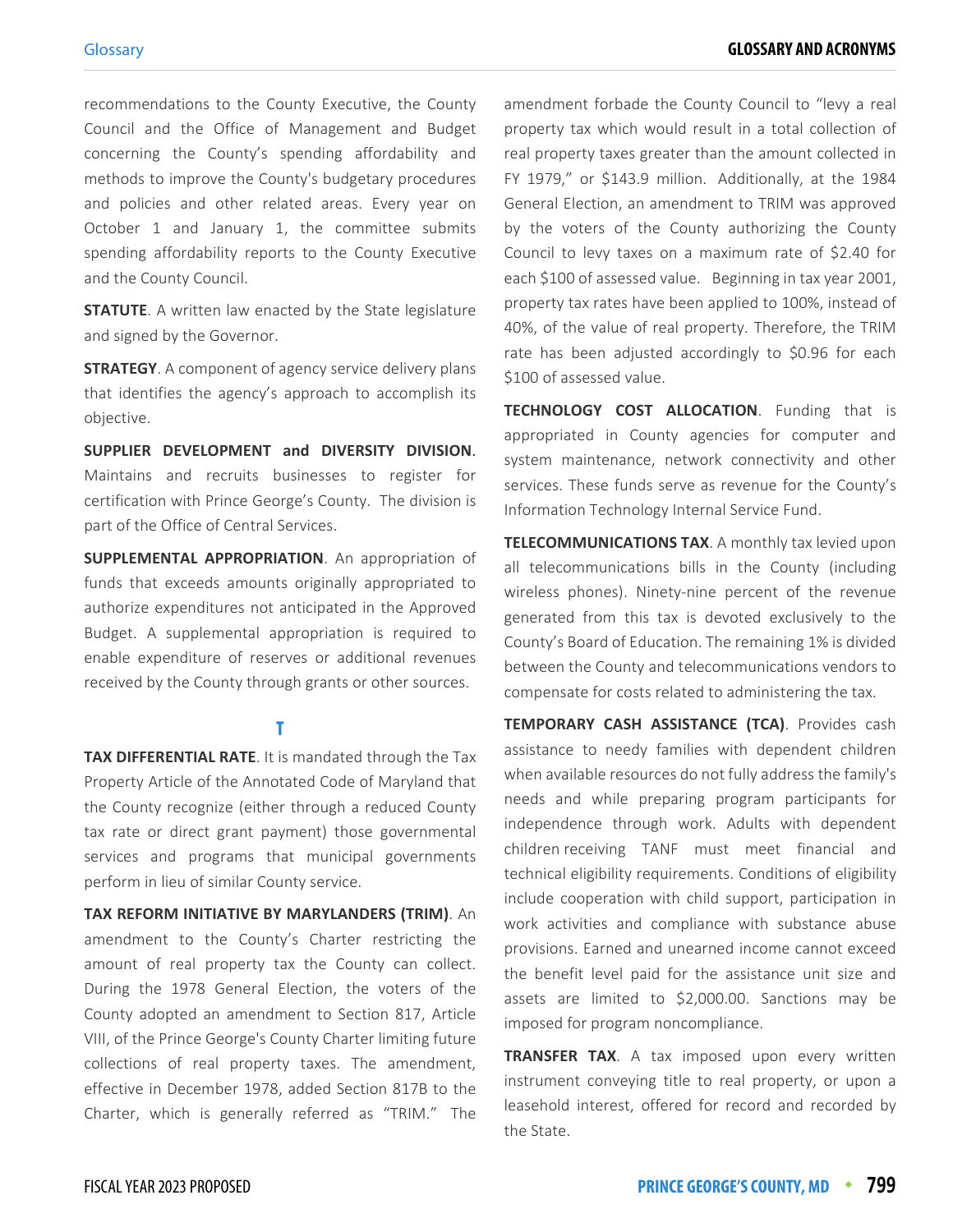**TREND AND ANALYSIS**. A summary and explanation of performance trend and increases and decreases in data found in each table of performance measures.

#### **U**

**UNASSIGNED FUND BALANCE**. Remaining fund balance available for appropriation.

**UNINCORPORATED AREA**. A region of land that is not a part of any municipality.

#### **V**

**VISION**. A statement of the future direction in which the County intends to head, which is normally drafted to communicate that direction internally.

#### **W**

**WORKLOAD, DEMAND AND PRODUCTION MEASURE**. *Refer to output measure.*

**WORK YEAR**. A standardized unit for measurement of government personnel efforts and cost. A typical work year is equivalent to 2,080 work hours or 260 workdays.

*Readers not finding a term in this glossary should call the Office of Management and Budget at 301-952-3300.*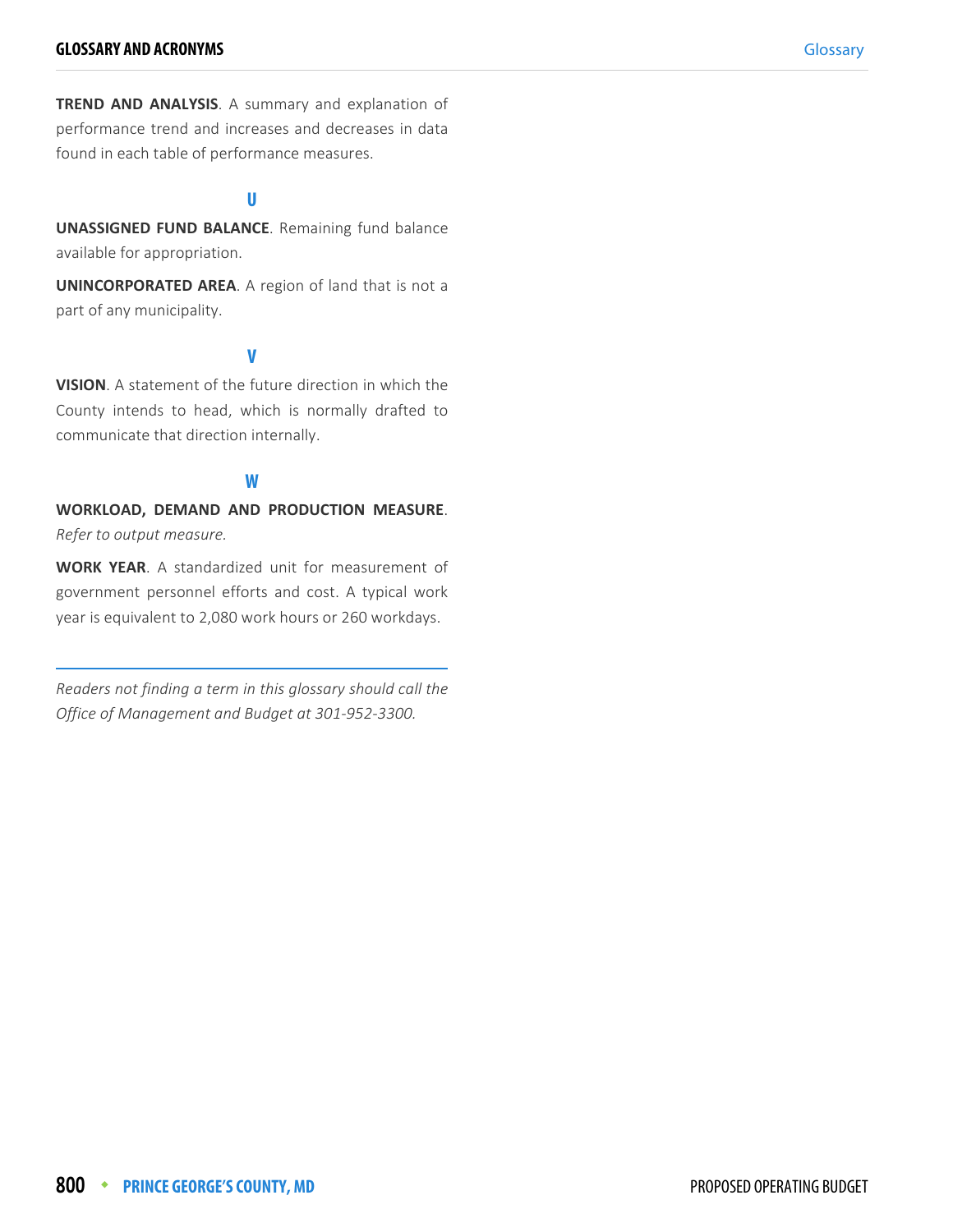## **ACRONYMS**

Acronyms are groups of initials used to avoid repetitive writing or speaking of frequently used titles or phrases. Some of the more common acronyms used in the budget document are as follows:

- **ACC** Administrative Charging Committee
- **ADA** Americans with Disabilities Act
- **ADR** Alternative Dispute Resolution Program
- **ALS** Advanced Life Support
- **ARPA** American Rescue Plan Act
- **ARRA** American Recovery and Reinvestment Act
- **BARC** Beltsville Agricultural Research Center
- **BLS** Basic Life Support
- **BMP**  Best Management Practices
- **BOE** Board of Education
- **BOLC** Board of License Commissioners
- **CAFR** Comprehensive Annual Financial Report
- **CAO** Chief Administrative Officer
- **CCOP** Citizen Complaint Oversight Panel
- **CERT** Community Emergency Response Team
- **CDBG** Community Development Block Grant
- **CIG** Community Impact Grant
- **CIP** Capital Improvement Program
- **COG** Council of Governments
- **COLA** Cost of Living Adjustment
- **COMAR** Code of Maryland Regulations
- **COPS** Community Oriented Policing Services
- **CPI** Consumer Price Index
- **CPIP** Commercial Property Improvement Program
- **CPS** Child Protective Services
- **CRA** Community Resource Advocate

**CSAFE** - Collaborative Supervision and Focused Enforcement

**CTV** - Cable Television (of Prince George's County)

**CY** - Calendar Year

**DCAO** - Deputy Chief Administrative Officer

**DDA** - Developmental Disabilities Administration

**DHCD** - Department of Housing and Community Development

- **DHS** Department of Human Services
- **DLS** Department of Legislative Services
- **DOC** Department of Corrections
- **DOE** Department of the Environment

**DPIE** - Department of Permitting, Inspections and Enforcement

- **DPWT** Department of Public Works and Transportation
- **DSS** Department of Social Services
- **DVHT**  Domestic Violence Human Trafficking
- **EAFC** Emergency Assistance to Families with Children
- **EDC** Economic Development Corporation
- **EDI** Economic Development Incentive Fund
- **EEOC** Equal Employment Opportunity Commission
- **EF** Enterprise Fund
- **EMS** Emergency Medical Services
- **EPG** Employ Prince George's
- **ERP** Enterprise Resource Planning
- **ERT** Emergency Response Technician
- **EUSP** Electric Universal Service Program
- **FARM** Free and Reduced Meals
- **FLSA** Fair Labor Standards Act
- **FSC** Financial Services Corporation
- **FDA** Food and Drug Administration
- **FSP** Food Stamp Program
- **FTE** Full Time Equivalent
- **FY** Fiscal Year
- **GAAP** Generally Accepted Accounting Principles
- **GASB** Governmental Accounting Standards Board
- **GF** General Fund
- **GFOA** Government Finance Officers Association
- **GOB** General Obligation Bonds
- **HB** House Bill
- **HIDTA** High Intensity Drug Trafficking Area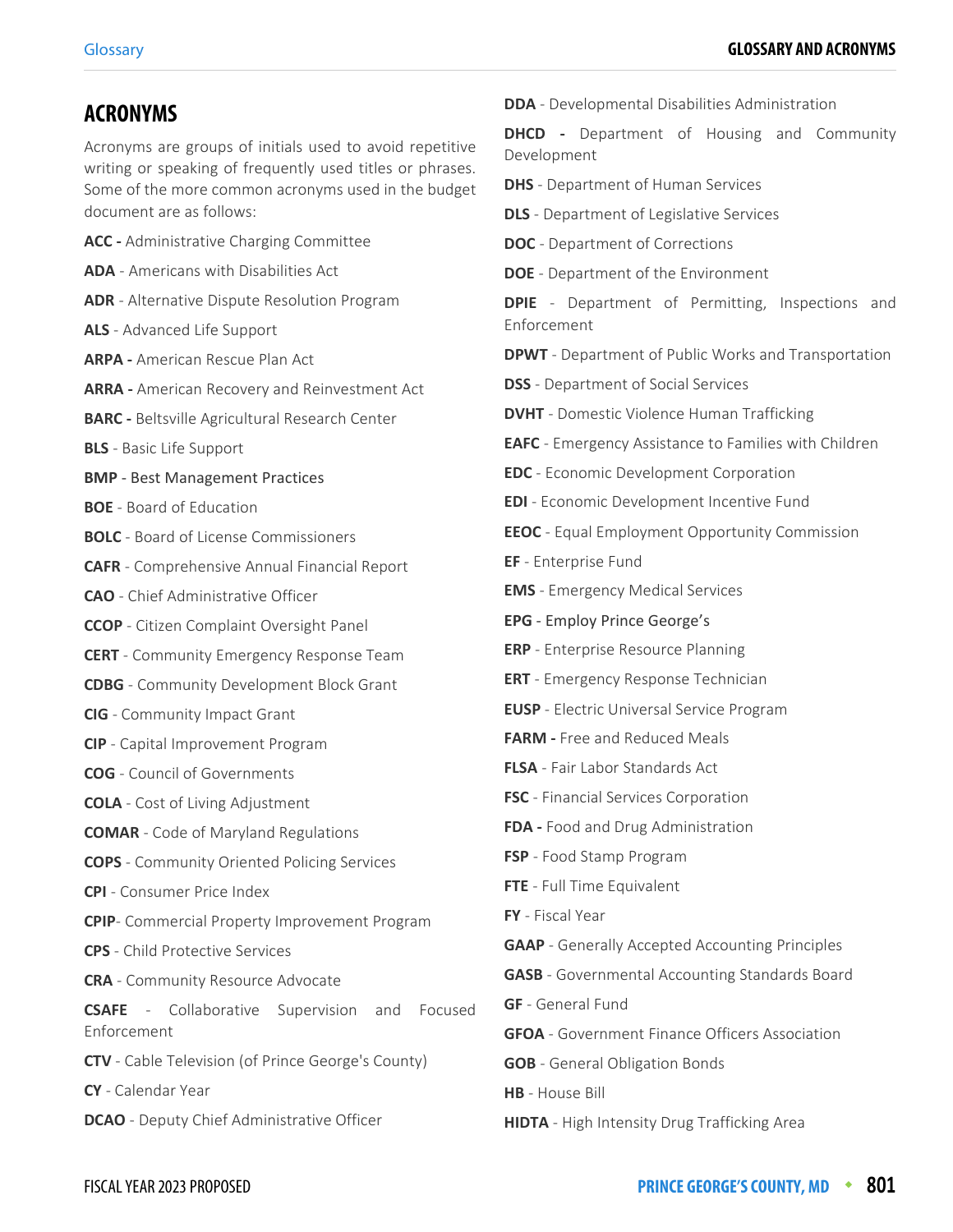| HIPAA - Health Insurance Portability and Accountability             | <b>OCR</b> - Office of Community Relations                                                             |
|---------------------------------------------------------------------|--------------------------------------------------------------------------------------------------------|
| Act                                                                 | <b>OCS</b> - Office of Central Services                                                                |
| <b>HOA</b> - Homeowners Association                                 | <b>OEA</b> - Office of Ethics and Accountability                                                       |
| <b>HMO</b> - Health Maintenance Organization                        | <b>OHRM</b> - Office of Human Resources Management                                                     |
| HRC - Human Relations Commission                                    | <b>OHS</b> - Office of Homeland Security                                                               |
| <b>HSWG</b> - Homeland Security Working Group                       | OIT - Office of Information Technology                                                                 |
| <b>HUD</b> - Housing and Urban Development                          | <b>OMB</b> - Office of Management and Budget                                                           |
| <b>IDA</b> - Industrial Development Authority                       | <b>OOL</b> - Office of Law                                                                             |
| <b>IS</b> - Internal Service Fund                                   | <b>OPEB</b> - Other Post-Employment Benefits                                                           |
| <b>IT</b> - Information Technology                                  | <b>OSHA</b> - Occupational Safety and Health Administration                                            |
| LAA - Local Addiction Authority                                     | PAB - Police Accountability Board                                                                      |
| LACP - Language Access Compliance Program                           | <b>PGCC</b> - Prince George's Community College                                                        |
| <b>LARC</b> - Long-Acting Reversible Contraception                  | <b>PGCMLS</b> - Prince George's County Memorial Library                                                |
| LCT - Local Care Team                                               | System                                                                                                 |
| LDC - Local Development Council                                     | PGPD - Prince George's Police Department                                                               |
| LEP - Limited English Proficient                                    | <b>PGCPS</b> - Prince George's County Public Schools                                                   |
| LGBTQQ2S - Lesbian, Gay, Bisexual, Transgender,                     | <b>PFM - Public Financial Management</b>                                                               |
| Transsexual, Queer, Questioning and 2 Spirit                        | PSI - Public Safety Investigators                                                                      |
| LGIT - Local Government Insurance Trust                             | RA - Revenue Authority of Prince George's County                                                       |
| Learning, Performance and<br>Organizational<br>LPOD-<br>Development | <b>RDA</b> - Redevelopment Authority                                                                   |
| LTGF - Limited Term Grant Funded                                    | <b>REAP</b> - Real Estate Acquisition Program                                                          |
| <b>MACO</b> - Maryland Association of Counties                      | <b>SAFE</b><br>Financial<br>Supportive<br>Assistance<br>and<br>$\overline{\phantom{a}}$<br>Empowerment |
| <b>MBOC</b> - Minority Business Opportunities Commission            | <b>SAO</b> - State Attorney's Office                                                                   |
| <b>MDERS</b> - Maryland Emergency Response System                   | <b>SAP</b> - Systems Applications Products                                                             |
| <b>MDH</b> - Maryland Department of Health                          | <b>SBP</b> - SAP Budget and Planning                                                                   |
| <b>MEAP</b> - Maryland Energy Assistance Program                    | <b>SDAT</b> - State Department of Assessments and Taxation                                             |
| MHz - Megahertz                                                     | <b>SLA</b> - Service Level Agreement                                                                   |
| <b>MILA</b> - Maryland Industrial Land Act                          | <b>SNAP</b> - Supplemental Nutrition Assistance Program                                                |
| MIS - Management Information System                                 | <b>SOCEM</b> - Sex Offenders Compliance and Enforcement                                                |
| M-NCPPC - Maryland-National Capital Park and Planning<br>Commission | SR - Special Revenue Fund                                                                              |
| MOSHA - Maryland Occupational Safety and Health                     | <b>STI</b> - Sexually Transmitted Infection                                                            |
| Administration                                                      | <b>STIG</b> - State Transit Innovation Award                                                           |
| NEP - Non-English Proficient                                        | <b>SYEP</b> - Summer Youth Enrichment Program                                                          |
| <b>NIJ</b> - National Institute of Justice                          | <b>TANF</b> - Temporary Assistance to Needy Families                                                   |
| <b>NIMS</b> - National Incident Management System                   | TCA - Temporary Cash Assistance                                                                        |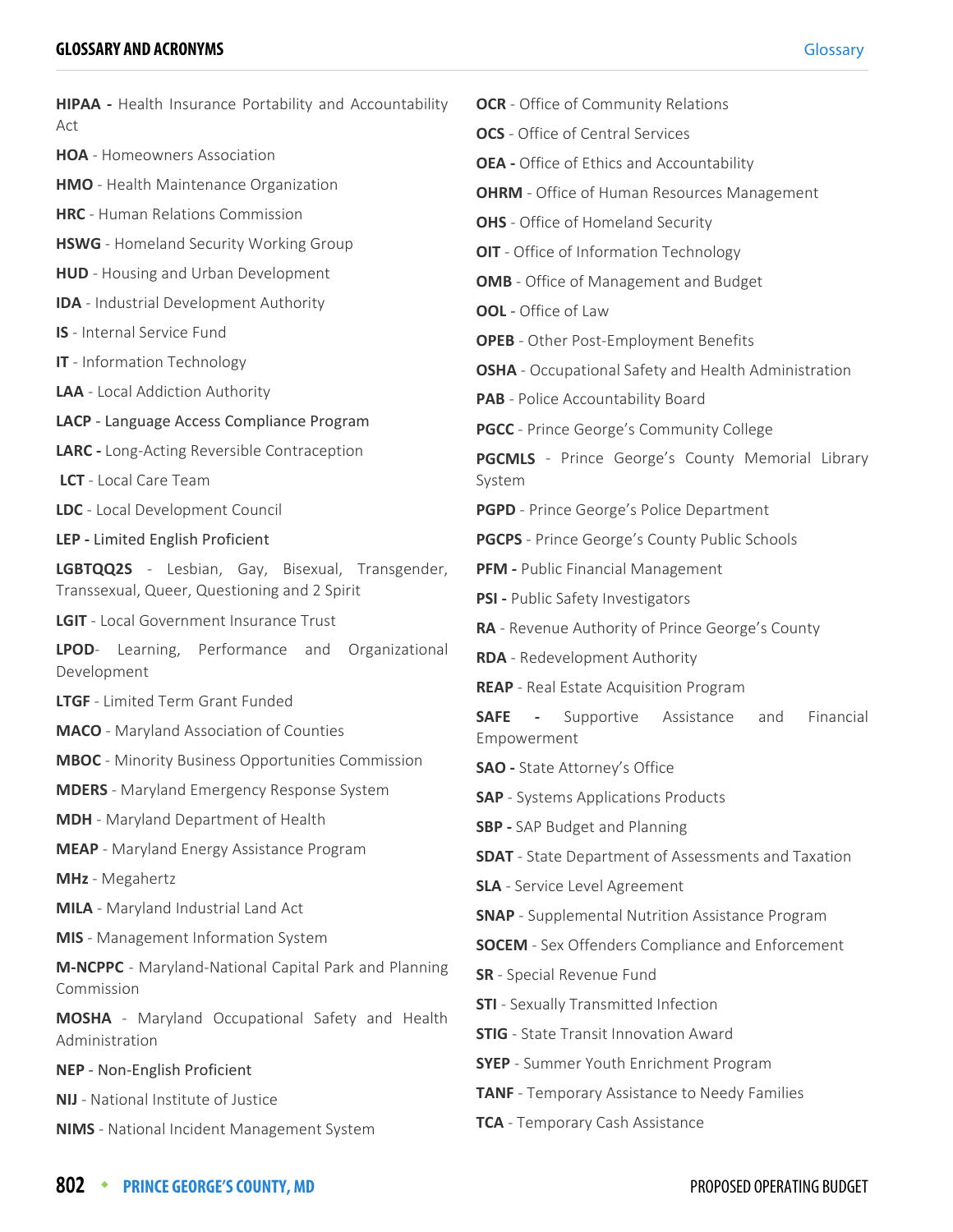**TRIM** - Tax Reform Initiative by Marylanders

**VA** - Veteran Affairs

**VLT** - Video Lottery Terminal

**WIOA** - Work Innovation Opportunity Act

**WMATA** - Washington Metropolitan Area Transit Authority

**WPR** - Local Watershed Protection and Restoration Program

**WSSC** - Washington Suburban Sanitary Commission

**WSTC** - Washington Suburban Transit Commission